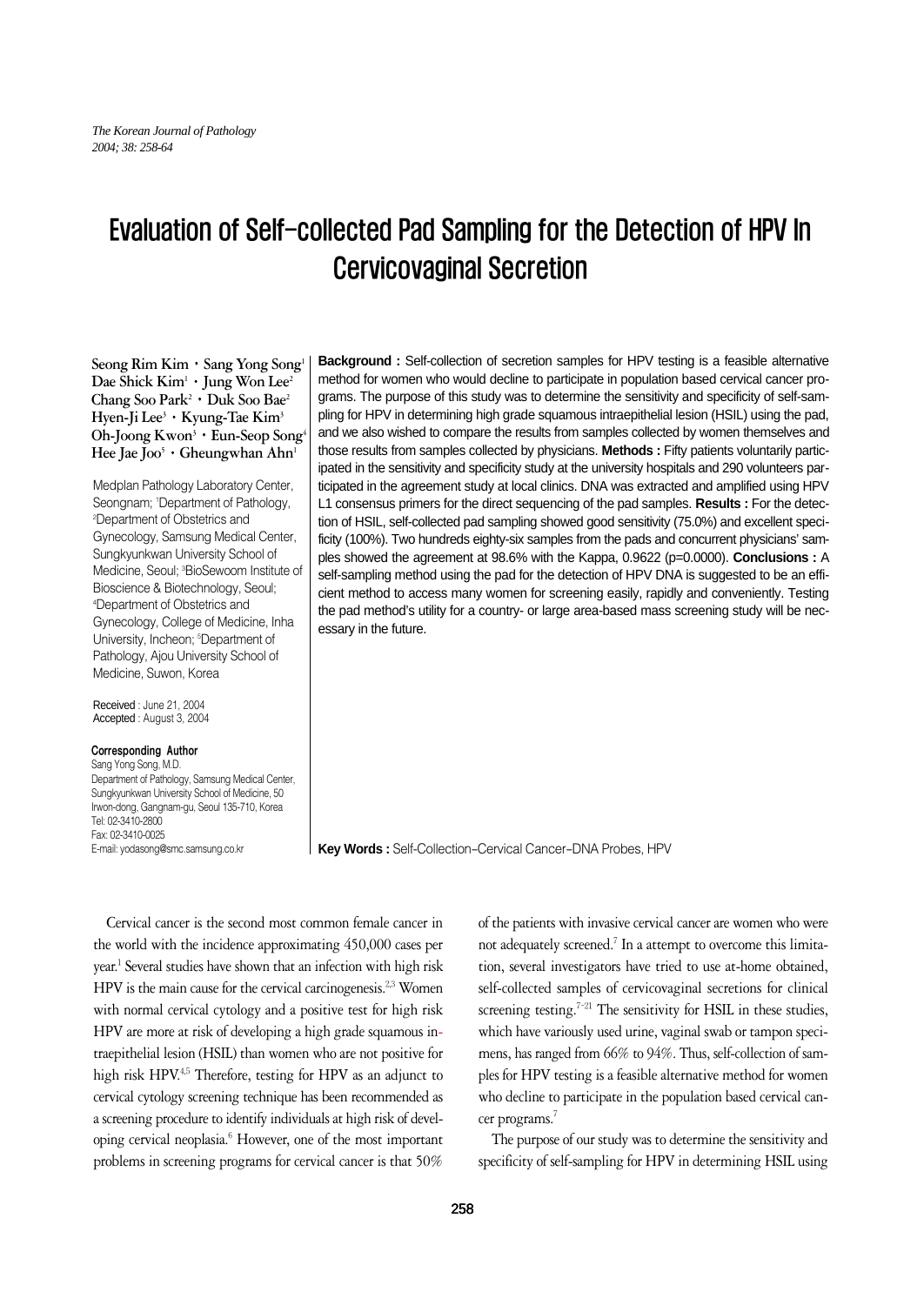the collection pad. The secondary purpose was to compare the results from samples collected by women themselves who used the pad and those results obtained from samples collected by physicians using the conventional cytobrush.

# **MATERIALS AND METHODS**

# Patient selection and self-collection of cervicovaginal secretion using the pad

From August 2003 to October 2003, volunteer women who visited any of five local Obstetrics and Gynecology clinics for the routine health examination were included in the agreement study. All the volunteers were informed about the HPV DNA study and they were given instruction about the HPVpad<sup>TM</sup> (Medplan, Seongnam, Korea). The women put on the HPVpad<sup>TM</sup> before going to bed and they removed it after waking up. The women then followed the manufacturer's recommended protocol. All the procedures were performed in home the day before the women visited at the clinic.

From March 2004 to May 2004, another group of volunteer women who had been referred to two University hospitals for the evaluation of abnormal cytology were included in the sensitivity and specificity study. The study procedures were the same as in the agreement study.

## Cytologic examination and histologic examination

Cervical cytology specimens were collected by gynecologists at each hospital using the Cytobrush Plus GT (Medscand, Malmoe, Sweden), and the samples were processed using the Mono-Prep2TM (Monogen, Vernon Hills, IL, USA) kit according to the manufacturer's protocol. Slide preparation and staining were performed at the pathology laboratory center. The produced slides were then screened and diagnosed according to the Bethesda 2001 criteria.<sup>22</sup>

For the histologic examination, the removed cervical specimens were fixed in neutrally buffered formalin, embedded in paraffin and stained with hematoxylin and eosin. The pathologist was blinded to the previous reported clinical diagnosis to minimize any classification bias. CIN 1, 2, 3 and invasive carcinomas including squamous cell carcinoma and adenocarcinoma were distinguished. CIN 2 and 3 were converted to HSIL and CIN 1 was converted to LSIL for the diagnostic uniformity. Chronic cervicitis with or without squamous metaplasia and normal cervix specimens were included in the negative group.

#### DNA extraction and PCR amplification

Six hundreds forty-four cervical samples were centrifuged at 13,000 rpm for 10 min and the supernatant was removed. The sample pellet was washed with 1.0 mL of PBS. DNA extraction was then performed using the QIAamp DNA mini kit (Qiagen, Valencia, CA, USA) according to the manufacturer's instructions. The HPV L1 region were amplified using general consensus primers.<sup>23</sup> PCR amplifications were performed consisting of 4.5  $\mu$ L of template DNA,  $0.5 \mu M$  primer set,  $1.5 \text{ mM } MgCl_2$ ,  $50 \text{ mM}$ KCl, 10 mM Tris-HCl (pH 8.4), 0.1 mM dNTPs, and 1 Unit of Super-therm *Taq* polymerase (JMR Holdings, London, England) in a final volume of 20  $\mu$ L. DNAs from cervical samples were amplified following as initial denaturation at 94℃ for 3 min followed by 40 cycles of 94℃ for 45 sec, 55℃ for 45 sec, 72℃ for 45 sec, and a final cycle of 72℃ for 10 min. PCR amplifications were confirmed following electrophoresis in a 2.0% agarose gel. The PCR products were purified using the QIAquick PCR Purification kit (Qiagen).

## Direct sequencing of PCR products and analyses

Subsequently, sequencing reactions were performed with the BigDye Terminator v3.1 sequencing kit (Applied Biosystem, Foster City, CA, USA) by using of the PCR primers as a sequencing primer. Sequencing reactions were purified and run on an automated Genetic Analyzer, ABI 3730XL or ABI 3100 DNA sequencer (Applied Biosystem). All data were analyzed using BLAST in GenBank.

# Tissue microdissection and hybrid capture II HPV DNA assay

Twenty-seven biopsy specimens were routinely microdissected under a light microscope for accurate tumor sampling. A Hybrid capture II assay was run according to the manufacture's protocol (Digene Corp., Beltsville, MD, USA) using the microtiter plate based format and probes for high carcinogenic risk HPV types (16, 18, 31, 33, 35, 39, 45, 51, 52, 56, 58, 59 and 68).

## Statistical analyses

The sensitivity, specificity and Kappa analysis were performed using dBSTAT for windows (version 4.0, www.dbstat.com) com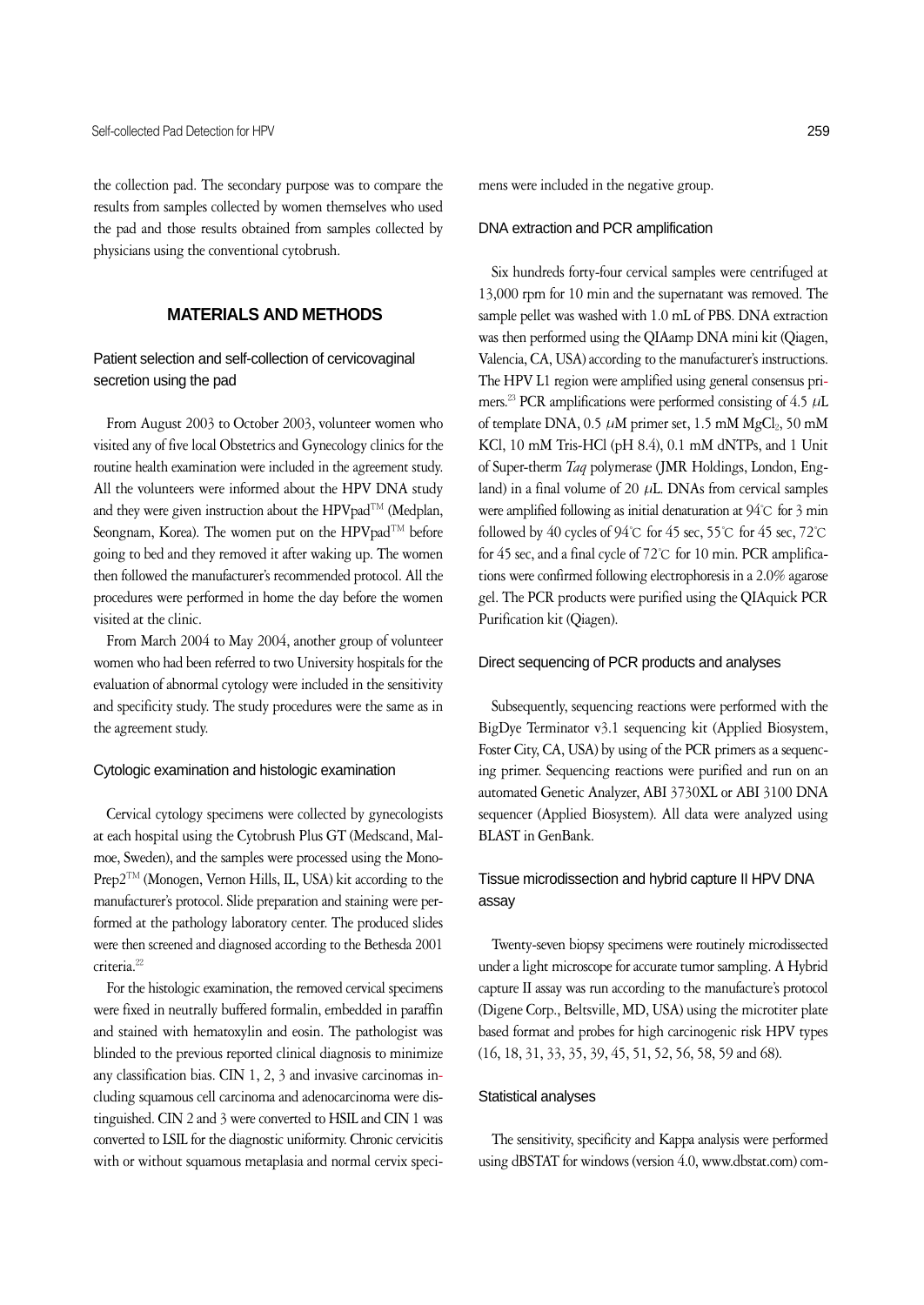puter software program. For the sensitivity and specificity studies, HSIL (CIN 2 and 3), and invasive carcinomas were included in the positive "disease" group and the detection of high risk HPV was included in the positive "diagnosis" group.

## **RESULTS**

#### General profiles of volunteers and patients

Fifty patients voluntarily participated in the sensitivity and specificity study at the university hospitals and 297 volunteers participated in the agreement study at the local clinics. Seven volunteers at the local clinics were excluded during this study due to inadequate cytologic examination.

The university hospital volunteers were 50 patients, ranging from 24 to 65 years old, with the average age of 43.2 year. The age groups were: 20-29, 6 people (12.0%); 30-39, 12 people (24.0%); 40-49, 21 people (42.0%); and 50 or older, 11 people (22.0%) (Table 1). The histologic diagnoses were: chronic cervicitis with or without squamous metaplasia, 14 people (28.0%); LSIL (CIN 1), 0 people  $(0\%)$ ; HSIL (CIN 2 and 3), 33 people (66.0%); invasive squamous cell carcinoma 2 people (4.0%) and adenocarcinoma, 1 people (2.0%). The local clinic volunteers were 290 patients, ranging from 24 to 74 years old, with the average age being 42.4 year. The age groups are: 20-29, 24 people (8.3%); 30-39, 109 people (37.6%); 40-49, 78 people (26.9%); and 50 or older, 79 people (27.2%) (Table 1).

#### HPV detection profiles

Among the 50 university hospital volunteers, 27 women (54.0 %) were positive for HPV DNA by use of the self-collected pad sampling. Thirty-one subtypes of HPV were detected in the pad samples of 27 women, including 4 multiple infections (Table

Table 1. Frequency of HPV detection in self-collected cervicovaginal secretions according to the level of hospital and age

| Age<br>(years) |              | University hospital (%) | Local clinic (%) |                      |  |
|----------------|--------------|-------------------------|------------------|----------------------|--|
|                | $HR HPV +$   | HSIL                    | $HR$ HPV +       | Abnormal<br>cytology |  |
| -29            | 4/6(66.7)    | 4/6(66.7)               | 3/24(12.5)       | 1/24(4.2)            |  |
| 30-39          | 6/12(50.0)   | 9/12(75.0)              | 15/109 (13.8)    | 3/109(2.8)           |  |
| $40 - 49$      | 12/21 (57.1) | 18/21 (85.7)            | 13/78 (16.7)     | 4/78(5.1)            |  |
| $50-$          | 5/11(45.5)   | 5/11(45.5)              | 18/79 (22.8)     | 3/79(3.8)            |  |
| Total          | 27/50 (54.0) | 36/50 (72.0)            | 49/290 (16.9)    | 11/290 (3.8)         |  |

HR, high risk; HSIL, high grade squamous intraepithelial lesion.

2). The prevalence rates of HPV subtypes were: 58 (29.0%); 16 (19.4%); 18 (6.5%); 33 (6.5%); and 53 (6.5%). The remaining subtypes were 6, 17, 31, 51, 52, 56, 61, 69, 70 and 82. HPV detection according to the age groups were: 20s, 4 people (66.7%); 30s, 6 people (50.0%); 40s, 12 people (57.1%); and 50s or older, 5 people (45.4%) (Table 1). Although HPV type 58 and 16 were the most frequently found subtypes for the women in their 20s and 40s, respectively, the type distribution was varied.

Among 290 local clinic volunteers, 49 women (16.9%) were positive for HPV DNA by use of the self-collected pad sampling. Fifty-four subtypes of HPV were detected in the pad samples of 49 women, including 5 multiple infections (Table 2). The prevalence rates of HPV subtypes were: 16 (33.3%); 53 (7.4%); 58 (7.4%); 61 (7.4%); and 56 (5.6%). The remaining subtypes were 18, 22, 31, 33, 39, 45, 52, 54, 59, 62, 66, 68, 70, 71 and 84. The results for HPV detection according to age groups were: 20-29, 3 people (12.5%); 30-39, 15 people (13.8%); 40-49, 13 people (16.7%); and 50 or older, 18 people (22.8%) (Table 1). Although HPV type 16 was the most frequently found type in all age groups, the type distribution varied among the different age groups.

# Sensitivity and specificity of self-collected pad sampling method

Among the 36 cases of histologically proven HSIL (CIN 2 and 3), high risk HPV was detected in 27 cases by the self-collected pad method. None of 14 cases without HSIL had high risk HPV by the self-collected pad method. For the detection of HSIL, the self-collected pad sampling had good sensitivity (75.0%) and excellent specificity (100%) (Table 3). Among the 19 cases of histologically proven HSIL, HPV was detected in 17 cases by hybrid capture II assay. Among the 8 cases without HSIL, HPV was detected in 3 cases by hybrid capture II assay. Detection of high-risk HPV using hybrid capture II assay showed excellent sensitivity (89.5%) and good specificity (62.5%).

## Self-collected pad sampling compared with physician-directed sampling

Agreement was defined as the detection of the same HPV DNA sequences from both the self-collected pads and the physiciandirected cervical brush samples, with either perfect or near perfect agreement with regard to multiple infections. Perfect agreement meant that there was absolute concordance of all HPV types between the pads and their concurrent brush samples. Near per-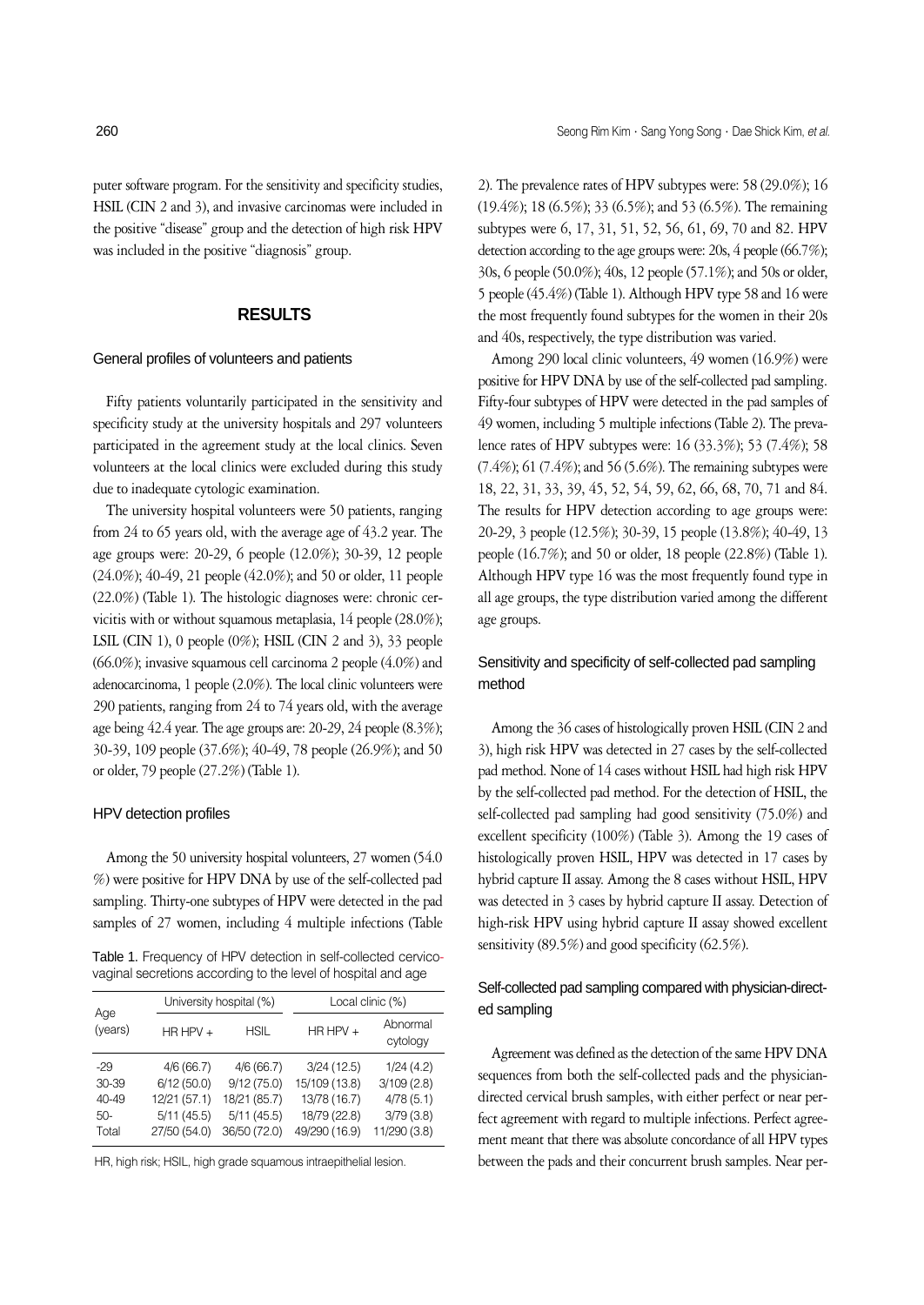|          |    | Biopsy results* |                |           | Cytology result <sup>t</sup> |                |             |                |
|----------|----|-----------------|----------------|-----------|------------------------------|----------------|-------------|----------------|
| HPV type | IC | <b>HSIL</b>     | Negative       | Total (%) | LSIL                         | $\mathsf{ASC}$ | Negative    | Total (%)      |
| 6        | 0  | 1               | $\mathbf 0$    | 1(3.2)    | $\mathbf 0$                  | $\mathbf 0$    | $\mathbf 0$ | $\overline{0}$ |
| 16       |    | 5               | 0              | 6(19.4)   | 0                            |                | 17          | 18 (33.3)      |
| 17       | N  |                 | 0              | 1(3.2)    | 0                            | 0              | 0           | 0              |
| 18       |    |                 | 0              | 2(6.5)    | 0                            | 0              | 2           | 2(3.7)         |
| 22       | O  | $\Omega$        | 0              | O         | 0                            | 0              |             | 1(1.9)         |
| 31       | 0  |                 | 0              | 1(3.2)    |                              | 0              |             | 2(3.7)         |
| 33       | 0  | 2               | 0              | 2(6.5)    | 0                            | 0              | 2           | 2(3.7)         |
| 39       | 0  | $\overline{0}$  | 0              | $\Omega$  | 0                            | 0              |             | 1(1.9)         |
| 45       | O  | 0               | 0              | ∩         | 0                            | 0              | 2           | 2(3.7)         |
| 51       |    | 0               | 0              | 1(3.2)    | 0                            | 0              | 0           | 0              |
| 52       | 0  |                 | 0              | 1(3.2)    | 0                            | 0              |             | 1(1.9)         |
| 53       | 0  | $\overline{c}$  | 0              | 2(6.5)    | 0                            | 0              |             | 4(7.4)         |
| 54       | 0  | 0               | 0              | $\Omega$  | 0                            | 0              |             | 1(1.9)         |
| 56       | O  |                 | 0              | 1(3.2)    | 0                            | 0              | 3           | 3(5.6)         |
| 58       |    | 8               | 0              | 9(29.0)   | 0                            | 0              |             | 4(7.4)         |
| 59       | 0  | $\Omega$        | 0              | O         | 0                            | 0              |             | 1(1.9)         |
| 61       | 0  |                 | 0              | 1(3.2)    | 0                            | 0              |             | 4(7.4)         |
| 62       | 0  | 0               | $\Omega$       | ∩         | 0                            | 0              |             | 1(1.9)         |
| 66       | 0  | 0               | 0              |           | 0                            | 0              | 2           | 2(3.7)         |
| 68       | 0  | $\Omega$        | 0              | ∩         | 0                            | 0              |             | 1(1.9)         |
| 69       | 0  |                 | 0              | 1(3.2)    | 0                            | 0              | 0           | 0              |
| 70       | O  |                 | 0              | 1(3.2)    | 0                            | 0              | 2           | 2(3.7)         |
| 71       | 0  | 0               | 0              | O         | 0                            | 0              |             | 1(1.9)         |
| 82       | 0  |                 | 0              | 1(3.2)    | 0                            | 0              | 0           | 0              |
| 84       | 0  | 0               | 0              | $\Omega$  | Ω                            | 0              |             | 1(1.9)         |
| Total    | 4  | 27              | $\overline{0}$ | 31        |                              |                | 52          | 54             |

Table 2. Frequency of HPV genotypes detected in self-collected cervicovaginal secretions according to results of cervical biopsy and cytology

ASC, atypical squamous cells; HSIL, high grade squamous intraepithelial lesion; IC, invasive carcinoma; LSIL, low grade squamous intraepithelial lesion. \*Biopsy results were from 50 university hospital volunteers. Thirty-one subtypes of HPV were detected in the pad samples of 27 women, including 4 multiple infections.

� Cytology results were from 290 local clinic volunteers. Fifty four subtypes of HPV were detected in the pad samples of 49 women, including 5 multiple infections.

Table 3. Results of testing for high risk (HR) HPV detection by direct sequencing using self-collected pad samples and by hybrid capture II (HCII) assay using microdissected tissue specimens

| HR HPV       | Presence of HSIL and<br>IC by histology |    |       | Test indices |             |
|--------------|-----------------------------------------|----|-------|--------------|-------------|
|              | Yes                                     | Νo | Total | Sensitivity  | Specificity |
| + by pad     | 27                                      | Ω  | 27    | 75.0%        | 100%        |
| - by pad     | 9                                       | 14 | 23    |              |             |
| $+$ by HC II | 17                                      | З  | 20    | 89.5%        | 62.5%       |
| - by HC II   | 2                                       | 5  |       |              |             |

HSIL, high grade squamous intraepithelial lesion; IC, invasive carcinoma.

fect agreement meant that there were additional HPV types either in the pads or in their concurrent brush samples.

Two hundreds eighty-six samples from the pads and concurrent physicians' samples showed the agreement at 98.6%. Only four cases exhibited a difference of agreement between the pads and concurrent physicians' samples. Two cases of disagreement Table 4. Comparison of physician-directed brush sampling of cervical cells with self-collected pad sampling of cervicovaginal secretion for the detection of HPV using direct sequencing method

| Self-collected                    |                          | Physician-directed brush sampling |                   |  |
|-----------------------------------|--------------------------|-----------------------------------|-------------------|--|
| pad sampling                      | $HPV +$                  | $HPV -$                           | Total             |  |
| HPV+by pad<br>HPV-by pad<br>Total | 46<br>47                 | 2<br>240<br>242                   | 48<br>241<br>289  |  |
| Kappa<br>0.9622                   | Standard error<br>0.0588 | z value<br>16.3589                | p value<br>0.0000 |  |

were the result of detection failure in physicians' samples; one case was the result of detection failure in the pad sample, and the other case was the result of a type difference between them. Among the 286 agreement cases, 281 cases (98.3%) showed perfect agreement including 5 multiple infections. Only 5 multiple infection cases exhibited near perfect agreement consisting of 3 multiple HPV types in physicians' samples and 2 multiple HPV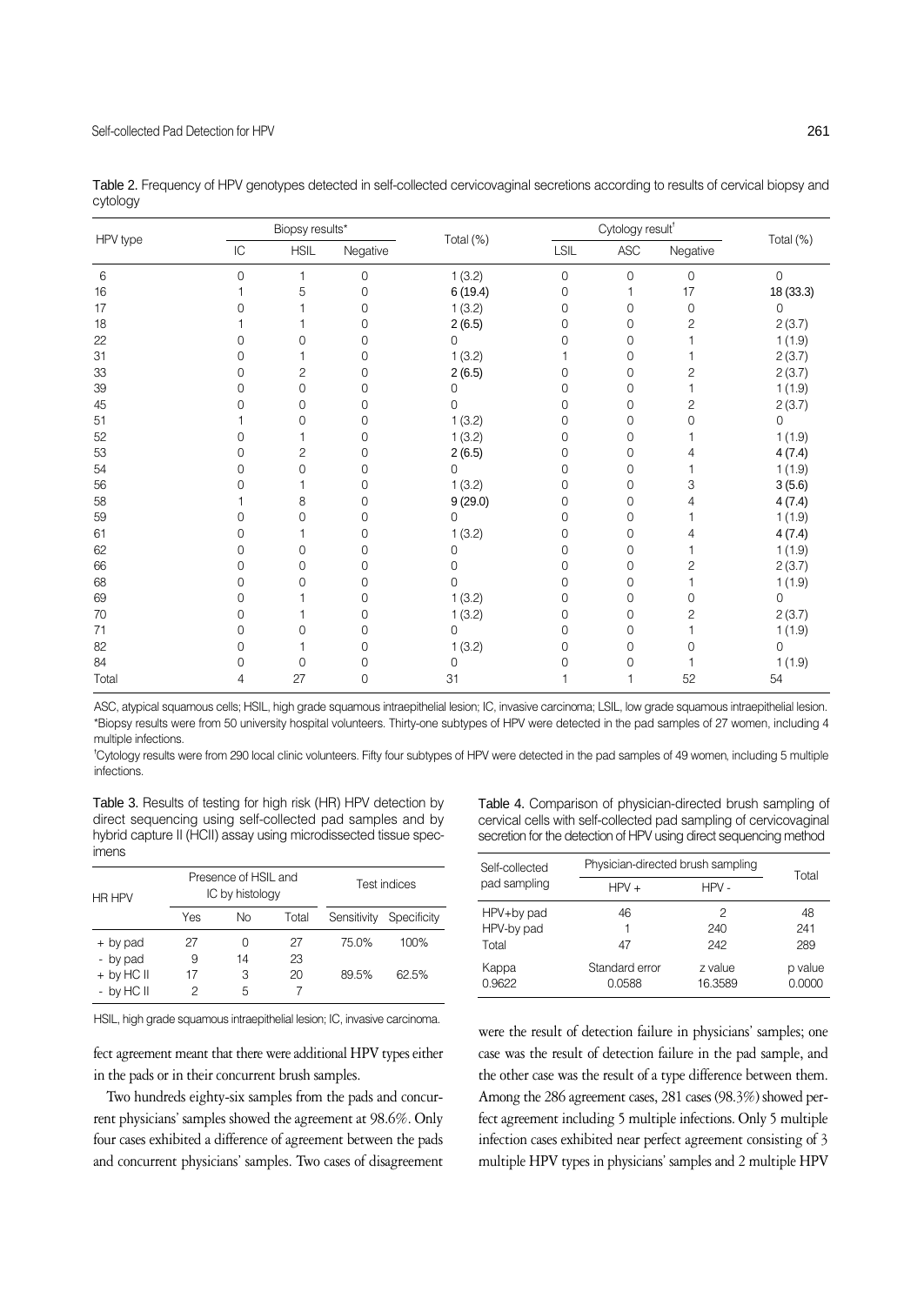| MonoPrep2 cytology | HR HPV+by<br>physician (%) | HR HPV+ by<br>pad(%) |  |
|--------------------|----------------------------|----------------------|--|
| Negative (n=279)   | 46 (16.5)                  | 47 (16.9)            |  |
| $ASC$ -US $(n=6)$  | 1(16.7)                    | 1(16.7)              |  |
| $ASC-H (n=2)$      | $\Omega$                   | $\bigcap$            |  |
| $LSIL(n=3)$        | 1(33.3)                    | 1(33.3)              |  |
| Total (n=290)      | 48 (16.6)                  | 49 (16.9)            |  |

ASC-H, atypical squamous cells, cannot exclude high grade squamous intraepithelial lesion; ASC-US, atypical squamous cells of undetermined significance; HR, high risk; LSIL, low grade squamous intraepithelial lesion.

types in the pad samples. Kappa analysis showed the excellent agreement at 0.9622 (p=0.0000) (Table 4). The one case with the different HPV type was deleted in the Kappa analysis.

For the pathologic analysis, we reviewed the liquid-based cytology smears. Among the 290 cases, 11 cases showed abnormal cytology results, such as 3 LSIL, 2 ASC-H and 6 ASCUS (Table 5). HPV DNA detection rates were 16.5-16.9% in normal and ASCUS, and 33.3% in LSIL.

### **DISCUSSION**

The benefits of cervical cancer screening are relative to the proportion of the population that is covered and the efficacy of the method that is used.<sup>9</sup> The use of an economic and accurate method for the detection of cervical HPV infection is important for improvements in cervical cancer screening programs based on cytologic examination. Both the screening cost and cultural prohibitions in many countries decrease the effectiveness of public health measures to control and reduce the incidence of cervical cancer. Self-collection of cervicovaginal cells, if this method is effective for the detection of cervical cells or HPV DNA, would be convenient for many women and could increase cervical cancer screening coverage for women in cultures where prohibitions prevent exposure of the genitals to a male physician.<sup>9</sup> It has long been a matter of controversy whether self-sampling for HPV detection and typing provides enough cells from a representative proportion of the cervical ectocervix and canal to produce results that are matched in efficacy and safety to the cells that are collected by the current routine practice of cervical scrapes taken by physicians.

Some of the initial self-sampling studies for HPV detection did not get the satisfactory result. The relatively low concordance of positive and negative results of 44% and 38%, respectively, were reported in a study with 48 women using self-collected samples by a wooden spatula and a cotton-tipped swab and Southern blot hybridization.<sup>24</sup> However, the results of self-sampling studies for HPV detection have been gotten better with technical improvements. Morrison *et al*. <sup>20</sup> have shown concordance of positive and negative results of 75% and 83%, respectively. Fairley *et al*. 21 reported that there were correlations of 90% (Kappa 0.64) and 88% (Kappa 0.70) of the positive results, respectively.

Moscicki<sup>18</sup> has investigated the usefulness of self-sampling for HPV detection by employing the HPV profile method, which is basically an improvement of the ViraPap (Digene Diagnostic, Inc, MA, USA) test. The author analyzed samples from 104 women and reported no significant difference in the results of HPV positivity in self-collected samples with a standard Dacron polyester swab compared with samples also collected with a Dacron polyester swab, but done by nurse practitioners under direct observation of the cervix. The agreement was 91%. Harper *et al*. <sup>25</sup> reported a concordance of positive and negative results of 17.3% and 62.4%, respectively, which is a fair agreement (Kappa 0.49. In addition to this study, Harper *et al*. have continuously improved their results for detecting HPV DNA by self-sampling.<sup>8,10</sup> Hillemanns *et al*. <sup>15</sup> showed a significant difference between the overall HPV positivity of the results from self-sampling (53%) and physician sampling (42%). They used hybrid capture II for HPV detection. Wright *et al*. <sup>14</sup> reported an 82% overall concordance of self-sampling and nurse-sampling results, and they stated that there was a moderate agreement between the HPV results from self-collected vaginal cotton-tipped swabs and health personnelcollected Dacron-tipped vaginal swabs (Kappa 0.45). Besides these results, there were many studies suggesting the self-sampling method as a valid future tool for cervical cancer and HPV screening. $8-12$ 

In spite of technical improvements, a couple of recent self-sampling studies for HPV detection did not get the satisfactory result. One study used self-sampling with a Dacron swab from the vagina, vulva, and urine and this method was compared to physician sampling with a cone-shaped cervical brush from the transformation zone using hybrid capture II assay. This study showed the following agreements: for urine (Kappa 0.41), vulva (Kappa 0.55), and vaginal samples (Kappa  $0.76$ ).<sup>13</sup> They reported that the sensitivity of testing was progressively lower with the increasing distance from the cervix and that the specificity rates for physician sampling from the cervix and self-sampling from the vagina were 52.1% and 53.5%, respectively. Lorenzato *et al.*<sup>9</sup> studied 253 women randomly selected from a high-risk population for cervical neoplasia. The difference among HPV results in sam-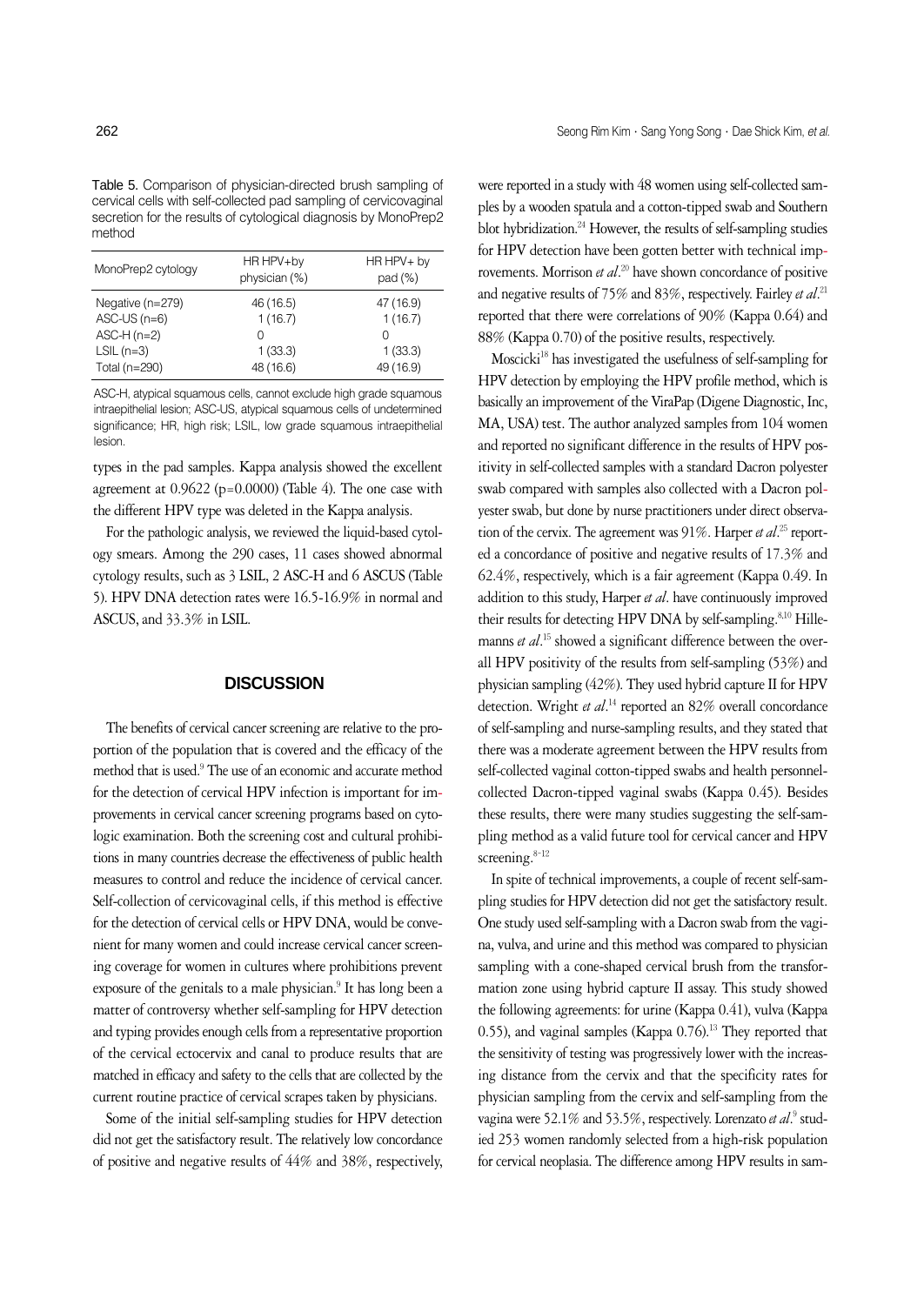ples that were self-collected versus physician collected was significant. The agreements were poor among patients with CIN 3 (Kappa <0.29) and cervical cancer (Kappa <0.10), and self-sampling missed 50% more cancers than did the physician sampling procedures.

To the best of our knowledge, the pad sampling method has not yet been reported in this field. Our first goal was to confirm the usefulness of detecting HPV DNA by the self-collected pad method. The result was promising for using the pad as a screening tool, especially for women who do not want to visit a male doctor or for those women who live in areas with poor medical services. The sensitivity (75.0%) in this study was good and the specificity (100%) was excellent. However, the sample number must increase in future studies because 50 cases are insufficient for studies of this kind. This result of a relatively low sensitivity and high specificity seems to be related to the direct sequencing method. Although accurate, the result of the direct sequencing method is generally lower than for other methods. However, in spite of some minor problems, our results demonstrated the utility of the pad as a method for detecting HPV DNA.

Our next goal was to confirm agreement between self-collected samples by the pad and conventional physician sampling methods. Here in this study, we got the excellent result (Kappa 0.9622) that was the best Kappa score among all the related studies.

The tampon is one of the best alternative tools to detect HPV DNA for women with poor accessibility to the medical services. Furthermore, the tampon has been proven to collect a sizable cellular pellet that the swab cannot do, which could increase the possible variability in the cell concentration aliquotted from each sample for the PCR.<sup>10</sup> The pad may have the same advantage like the tampon. In addition to this, many Korean women favors the pad rather than the tampon as a menstrual aid (personal data).

The Dacron swab is also an excellent alternative tool to detect HPV DNA in women with low accessibility to hospital services. However, its breakage during the self-sampling has been reported, and this would require its removal by a clinician. Furthermore, its introduction into the female genital tract would be a mental burden to those women who do not want to visit a physician's clinic.

Based on our results, a self-sampling method using the pad for the detection of HPV DNA is clinically and socially important for the success of primary screening for cervical cancer. We proved that using the pad is an efficient self-sampling method for many women due to its ease, convenience and quickness of use. Clinic practices using the pad can reduce their clinical setup and cleanup time. The utility of the method for mass screenings

in rural areas should be analyzed in a future study.

## **REFERENCES**

- 1. Pisani P, Bray F, Parkin DM. Estimates of the world-wide prevalence of cancer for 25 sites in the adult population. Int J Cancer 2002; 97: 72-81.
- 2. Bosch FX, Manos MM, Munoz N, *et al*. Prevalence of human papillomavirus in cervical cancer: a worldwide perspective. International biological study on cervical cancer (IBSCC) Study Group. J Natl Cancer Inst 1995; 87: 796-802.
- 3. Schiffman MH, Bauer HM, Hoover RN, *et al*. Epidemiologic evidence showing that human papillomavirus infection causes most cervical intraepithelial neoplasia. Natl Cancer Inst 1993; 85: 958-64.
- 4. Bulkmans NW, Rozendaal L, Snijders PJ, *et al*. POBASCAM, a population-based randomized controlled trial for implementation of high-risk HPV testing in cervical screening: design, methods and baseline data of 44,102 women. Int J Cancer 2004; 110: 94-101.
- 5. Zielinski GD, Snijders PJ, Rozendaal L, *et al*. HPV presence precedes abnormal cytology in women developing cervical cancer and signals false negative smears. Br J Cancer 2001; 85: 398-404.
- 6. Nobbenhuis MA, Walboomers JM, Helmerhorst TJ, *et al*. Relation of human papillomavirus status to cervical lesions and consequences for cervical-cancer screening: a prospective study. Lancet 1999; 354: 20-5.
- 7. Nobbenhuis MA, Helmerhorst TJ, van den Brule AJ, *et al*. Primary screening for high risk HPV by home obtained cervicovaginal lavage is an alternative screening tool for unscreened women. J Clin Pathol 2002; 55: 435-9.
- 8. Harper DM, Noll WW, Belloni DR, Cole BF. Randomized clinical trial of PCR-determined human papillomavirus detection methods: self-sampling versus clinician-directed--biologic concordance and women's preferences. Am J Obstet Gynecol 2002; 186: 365-73.
- 9. Lorenzato FR, Singer A, Ho L, *et al*. Human papillomavirus detection for cervical cancer prevention with polymerase chain reaction in selfcollected samples. Am J Obstet Gynecol 2002; 186: 962-8.
- 10. Harper DM, Raymond M, Noll WW, Belloni DR, Duncan LT, Cole BF. Tampon samplings with longer cervicovaginal cell exposures are equivalent to two consecutive swabs for the detection of high-risk human papillomavirus. Sex Transm Dis 2002; 29: 628-36.
- 11. Belinson J, Qiao YL, Pretorius R, *et al*. Shanxi Province Cervical Cancer Screening Study: a cross-sectional comparative trial of multiple techniques to detect cervical neoplasia. Gynecol Oncol 2001; 83: 439-44.
- 12. Gravitt PE, Lacey JV Jr, Brinton LA, *et al*. Evaluation of self-collected cervicovaginal cell samples for human papillomavirus testing by